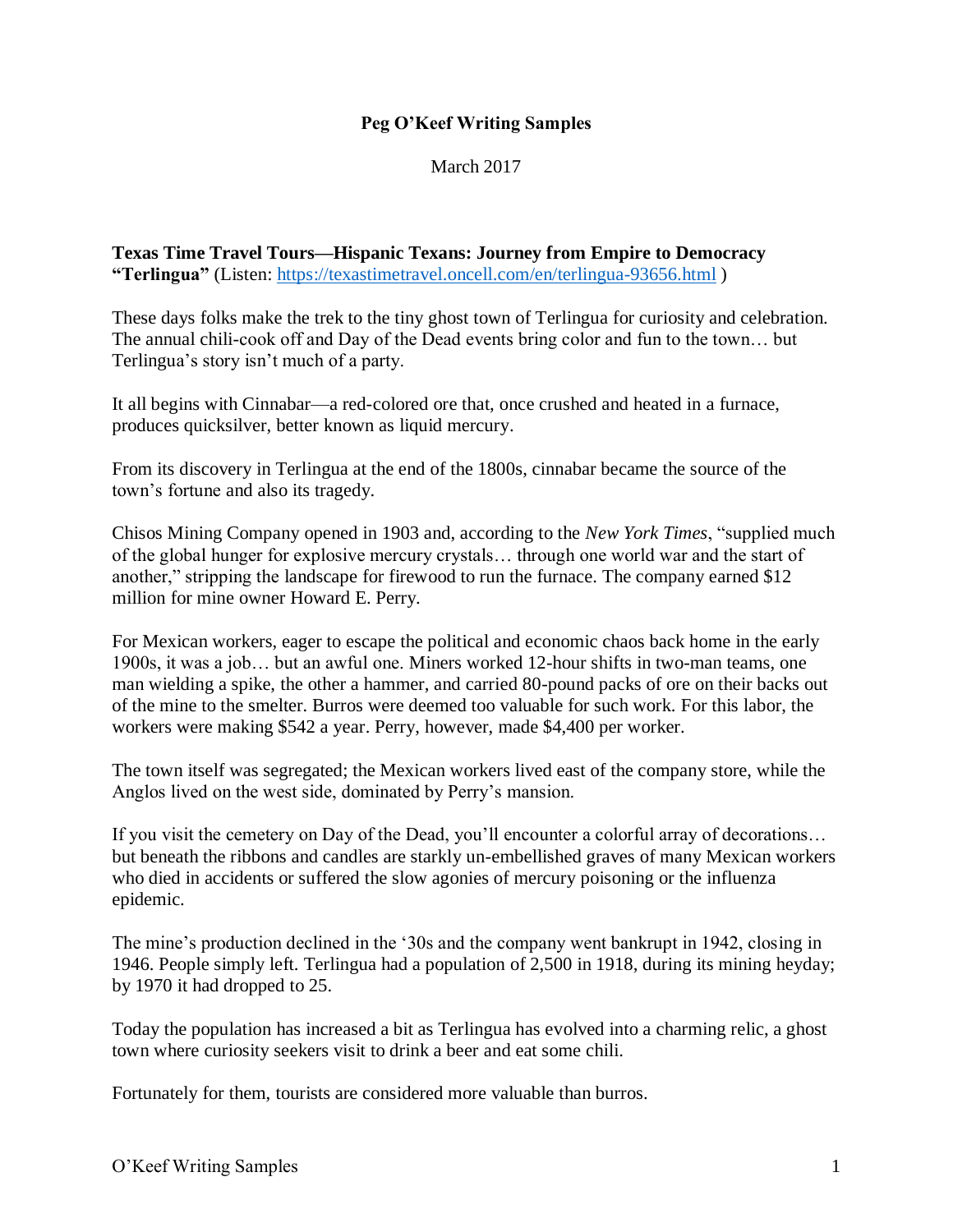#### **Museum of Modernism—Nakashima Tour "Hi-Fi Cabinet with Bitter Brush Handle"**

Bitter brush is a very special kind of wood—able to withstand great heat and intense cold as well as strong wind. The harshest and least forgiving environment is the natural home of this slow but resolutely growing plant. It holds a powerful place in the world of Nakashima.

In 1942, shortly after the attack on Pearl Harbor, he, his wife, and his newborn daughter—like many Americans of Japanese ancestry—were forced into internment camps or, as he called them, concentration camps. Nakashima referred to this tactic as "a stupid, insensitive act, one by which my country could only hurt itself… a policy of unthinking racism." The Nakashimas were shipped to Camp Minidoka in the Idaho desert.

There, Nakashima met a Japanese carpenter Genturo Hikogawa—who had an intimate knowledge of traditional Japanese woodworking. And even though he was an accomplished architect, designer, and furniture maker already, Nakashima became Hikowgawa's student.

He learned the ancient methods of joinery, working with traditional hand tools on the materials that were available—whatever he could find lying around. And since he was in the desert of Idaho, it was mostly Bitter Brush—the very wood you see on the handle of this record player cabinet.

Years later, Mira Nakashima remarked on her father's ability to reframe the incarceration of his family. She said, "Fortunately he was able to transform anger and negativity into the positive passion of conviction, the passionate creativity of his work, and the passion for beauty and perfection, which served him well."

Even after the Nakashima family's release was arranged and they moved to New Hope, Pennsylvania, he would design with Bitter Brush many times… Always with reverence for its strength in the face of terrible circumstance.

## **Museum of Modernism—Nakashima Tour "Weatherbee End Table"**

Nakashima did not trust perfection. In fact, he spent much of his life exploring the beauty of imperfection. The distinctive bumpiness of this wood would have sent most woodworkers fleeing in the other direction. The bumps, known as burls, were commonly considered faults in wood—a sort of tumor in the tree.

But to Nakashima, these irregularities were a source of beauty. Mira—commenting on her father's attraction to what she called "weird pieces of wood"—once said, ''A burl could be conceived as an aberration, but for him that was the art, something to be recognized and used. The form that nature gives was his inspiration."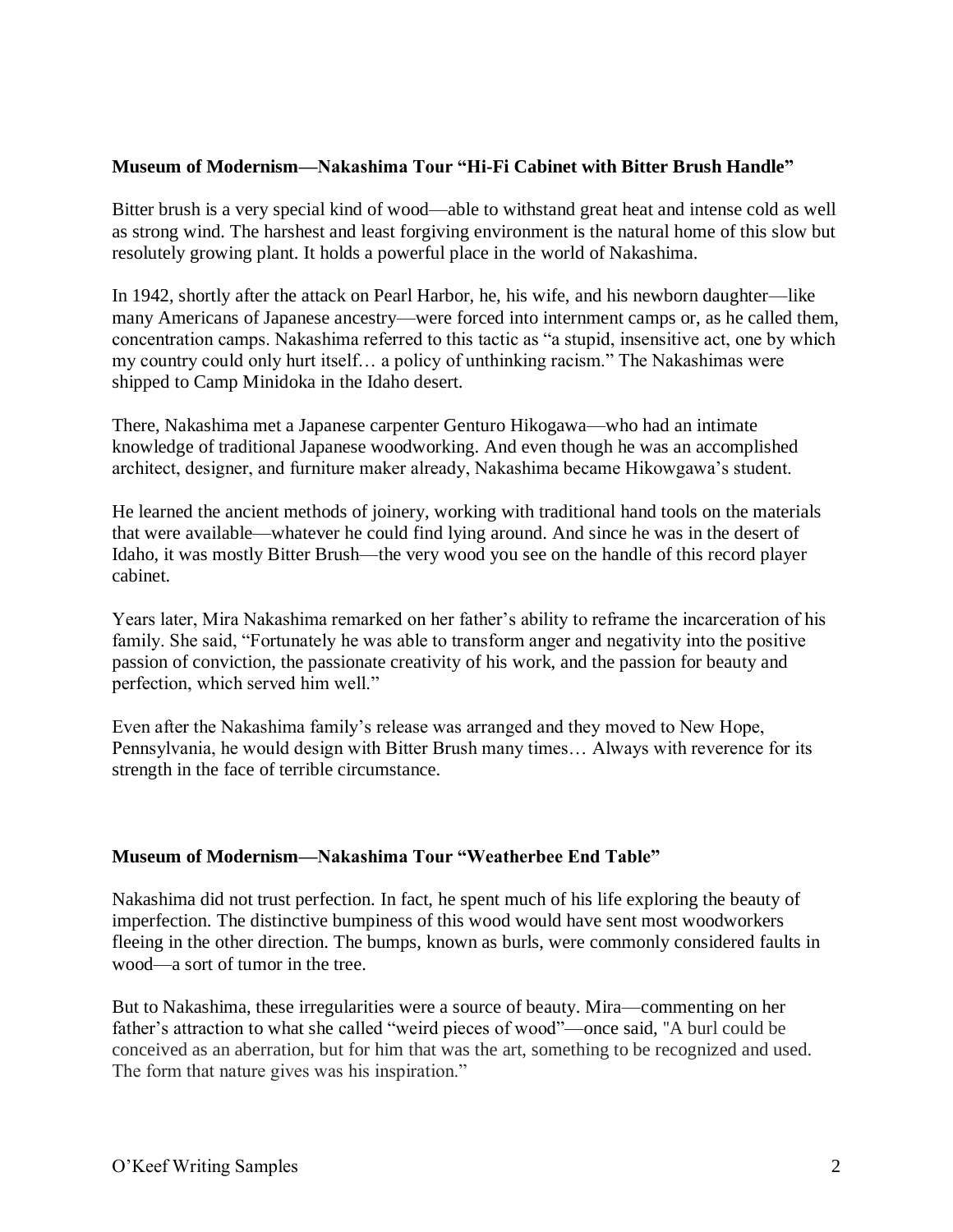He referred to burled English Oak as a "treasure" and said that sawing such wood required the "precision of a diamond cutter." He wrote, "Each of these oak burls can occur only once, in a never-to-be-repeated pattern." The roots structures can be as or even more spectacular than those above ground.

The treasure George found in these imperfect objects can be defined using a Japanese term that has become very popular in Western cultures too: *wabi-sabi.*

"Wabi" and "Sabi" have individual definitions, but together they describe a way of viewing the world and seeing beauty in unexpected places.

"Wabi" means that something is in tune with nature and real—utterly authentic. It is what it is… and it's not pretending to be anything else. "Sabi" things carry the burden of their years with dignity and grace. They may be weathered, lined, mottled, or even decomposing. The march of time is part of their beauty.

Wabi-sabi lives in the simplicity of an old pottery teapot or in the enduring dignity of an aging barn with a rusted roof. This table is a very rare creation—revealing the swirling grain in threedimensional grape burls. Ancient imperfections in perfect form. It is truly wabi-sabi.

# **Modernism Museum of Mount Dora—Esherick and Castle Tour "Castle's Crescent Rocker, Chair, and Table Lamp"**

"Come here," says either of these Wendell Castle chairs. And if that invitation is tempting—if you feel a little more alive or maybe even a little awkward—you know you have been seduced.

Sensuality defined.

It's not difficult to imagine its caress of your hips when you accept the whispered invitation. Not difficult to imagine wanting to reach out and give the smooth arms a gentle stroke. Not difficult to imagine comfort as your head settles back against the soft leather... as you give in and allow it to carry you away.

Even Castle's lamp just adds to the scene. You can imagine leaning over, perhaps your hand brushing the polychrome wood, as you turn on—or perhaps turn off—the light.

If poets and lovers are to be believed, seduction is an art. But it must be an invisible art. The minute you see the labor behind it, the illusion falls away.

So just float away.

Or look more closely. Observe the excellent craftsmanship of the wood—shaped to please the eye and ensure lasting value. The precise joinery. The extraordinary balance and weight of two inviting chairs that are ever-so-earthy but sublimely sophisticated.

"Come here."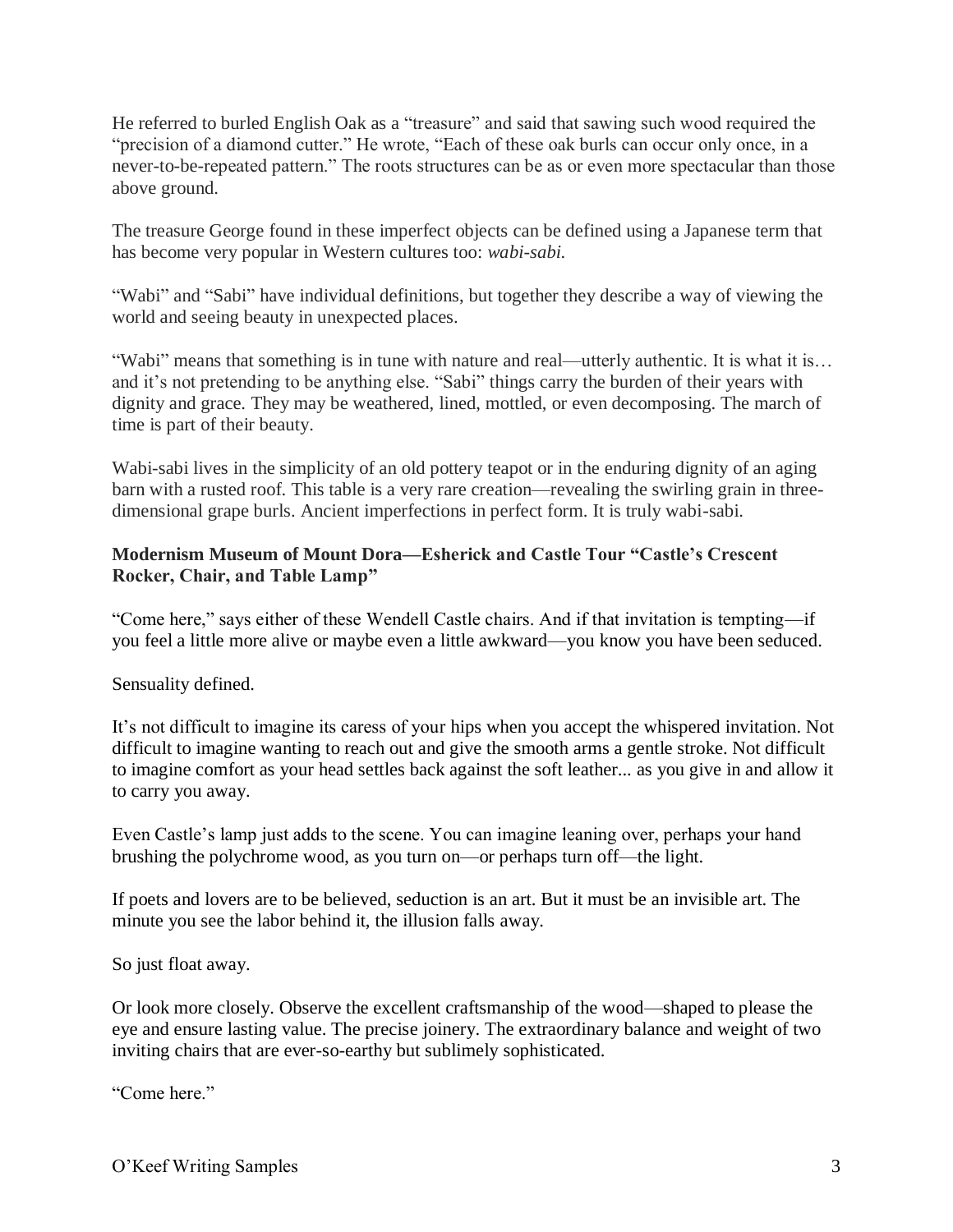**Texas Time Travel Tours—World War II on the Texas Homefront—"Sweetwater: WASP Museum"** (Listen: [https://texastimetravel.oncell.com/en/sweetwater-national-wwii-wasp](https://texastimetravel.oncell.com/en/sweetwater-national-wwii-wasp-museum-92198.html)[museum-92198.html](https://texastimetravel.oncell.com/en/sweetwater-national-wwii-wasp-museum-92198.html) )

As the war heated up, almost every U.S. military pilot worth his salt was shipped overseas for combat. However, plenty of flying duties still needed attention stateside: testing, training, and ferrying aircraft.

Recognizing the crisis at hand, General Hap Arnold was urged by popular pilot Jaqueline Cochran that women could fill those duties just as well as men.

For two years, from 1942 to 1943, Avenger Field in Sweetwater became the location of a remarkable wartime training program: Women Airforce Service Pilots—or simply WASP.

A total of 1,074 women completed the program, every one fully licensed to fly before she stepped on the field. They were hungry to perform their patriotic duty—just like their fathers, husbands, brothers, and sweethearts were doing.

And they succeeded beyond even Jackie Cochran's expectations—graduating at a higher rate than their male peers while having fewer accidents. In the course of their service, they flew over six-million air miles and piloted virtually every plane in the military arsenal, even the mammoth B-29.

Coming from all over the nation to Sweetwater, the female pilots had some difficulty adjusting to the heat and dry wind of West Texas. But they loved the limitless sky overhead and its dramatic sunsets—giving birth to the WASP motto: "We live in the wind and the sand and our eyes are on the stars."

They became role models for the young women in the community too, as one remembers, "I'll never forget them." She said, "They were so independent and so self-assured. To me, they symbolize what I had suspected for some time: there truly could be a bright future for us girls beyond the city limits of Sweetwater if we wanted to seek it."

**Texas Time Travel Tours—World War II on the Texas Homefront—"Lubbock: Silent Wings Museum"** (Listen: [https://texastimetravel.oncell.com/en/lubbock-silent-wings-museum-](https://texastimetravel.oncell.com/en/lubbock-silent-wings-museum-92459.html)[92459.html](https://texastimetravel.oncell.com/en/lubbock-silent-wings-museum-92459.html) )

"It all started in Lubbock town," said World War II veteran Vernon Houk, a long-retired veteran glider pilot, when describing his adventures flying "silent wings" during the war. That was where he got his training for his extraordinary mission.

Gliders are not the first aircraft that comes to mind when thinking about the bullet and flak-filled skies over Europe. And the contemporary notion of them as sleek flyers is also inaccurate.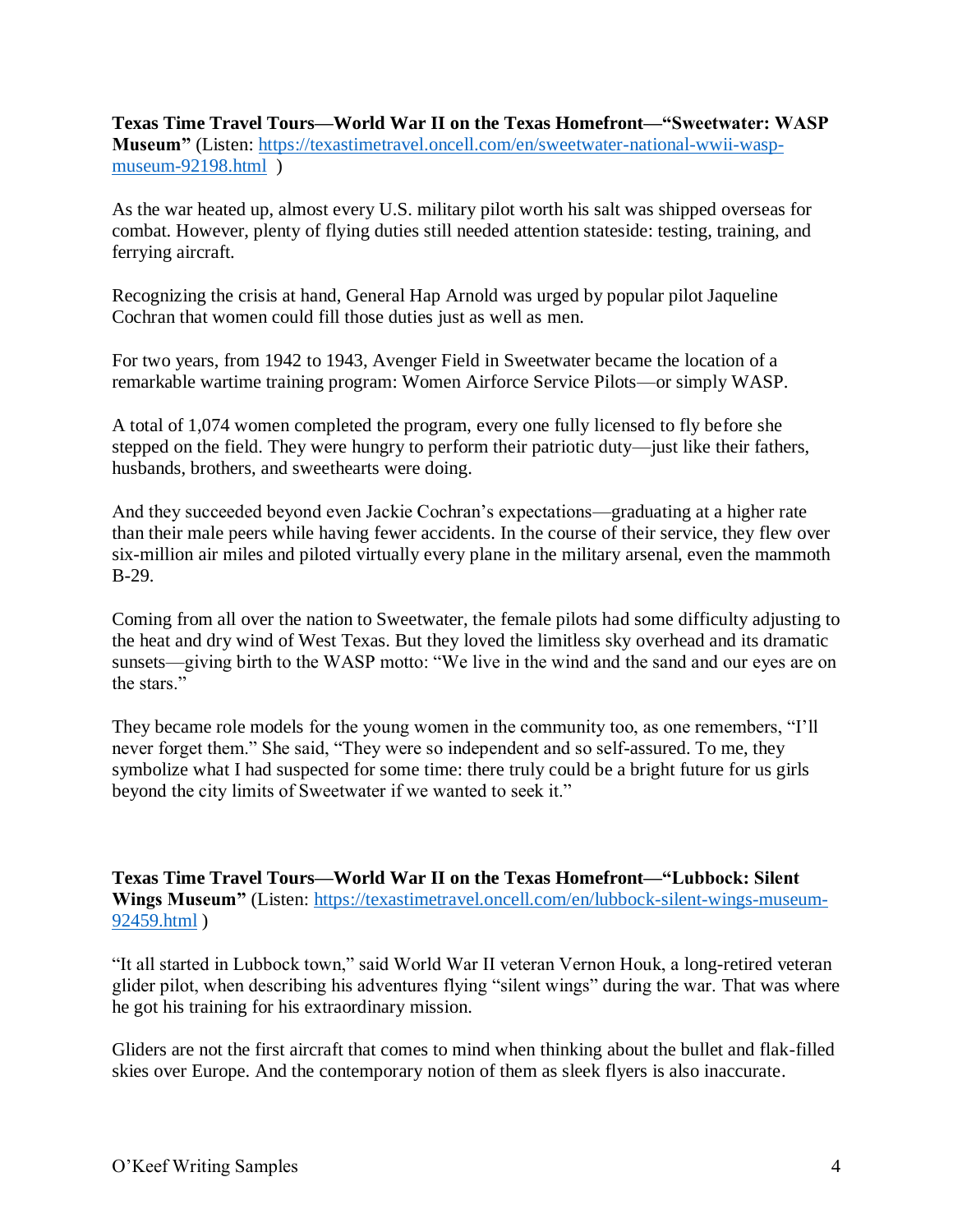The combat glider flown by Vernon and most other U.S. pilots was the Waco CG-4A. About 48 feet-long, with an 84-foot wingspan, this somewhat lumpy canvas bird was capable of carrying 15 men, or a jeep, a howitzer, or even a small bulldozer.

The pilots that flew them were a special breed too. Their combat flights were always one-way. If they landed the Waco successfully—an operation sometimes called a "controlled crash"—they had to be as good with their rifles, fighting their way out, as they ever were with their aircraft controls.

And since the glider was considered most useful as an invasion vehicle—towed and released over battles, often at night in chaotic situations—landing was always risky business. If they went in nose first, their cargo could roll forward and crush the pilot.

But those realities lay in the future for Vernon and his peers as they sailed through the skies over the south plains of Texas. He remembered those easy days as he said, "[It] was beautiful, level, no trees, no nothing — we really should have had some obstacles."

When the pilots completed their training, they received a pair of silver wings with a G in the center. Naturally, this stood for "glider" but most of them knew it also stood for "guts."

## **The American Underwater Warfare Center—Destroyer Escort USS Stewart—"The 3- Inch/50-Caliber Gun" (Tour stops 205 and 206)**

As you explore the ship you will see three batteries of three-inch 50-caliber guns like this one. Two of them are in forward positions, and one of them is aft on the fantail. These guns provided protection from surface vessels as well as from aircraft.

You may be thinking the barrel looks bigger than the fifty-caliber you would see on a military aircraft, and you are right. In the language of navy artillery, the "three-inch" refers to the diameter of the projectile shot from it. And "50-caliber" refers to the relative length of the barrel in relationship to the diameter of the barrel; therefore, this gun's barrel length is 50 times the width of the barrel, which makes it 150 inches long.

Look at the whole gun. Pretty intimidating: set in an open-pedestal mount and surrounded by a circular shield that barely protects it from enemy fire and shrapnel. It is designed to send shells flying at an initial velocity of 2700 feet per second—that's nine football fields every second. The maximum horizontal range was approximately 12,000 yards, which equals about six miles, and the maximum ceiling range was about 21,000 feet.

If you can do so safely, we encourage you to step up into the mount. Take in the view of the crew who operated it. Imagine how it must have felt to work with this large weapon.

Consider this: these guns were hand-loaded. The shells all weigh approximately 13 pounds, and the different types of projectiles varied in length from 9 to 13 inches. And as you picture yourself working this weapon, keep in mind that it wasn't just one man shooting it. It took a whole crew of men.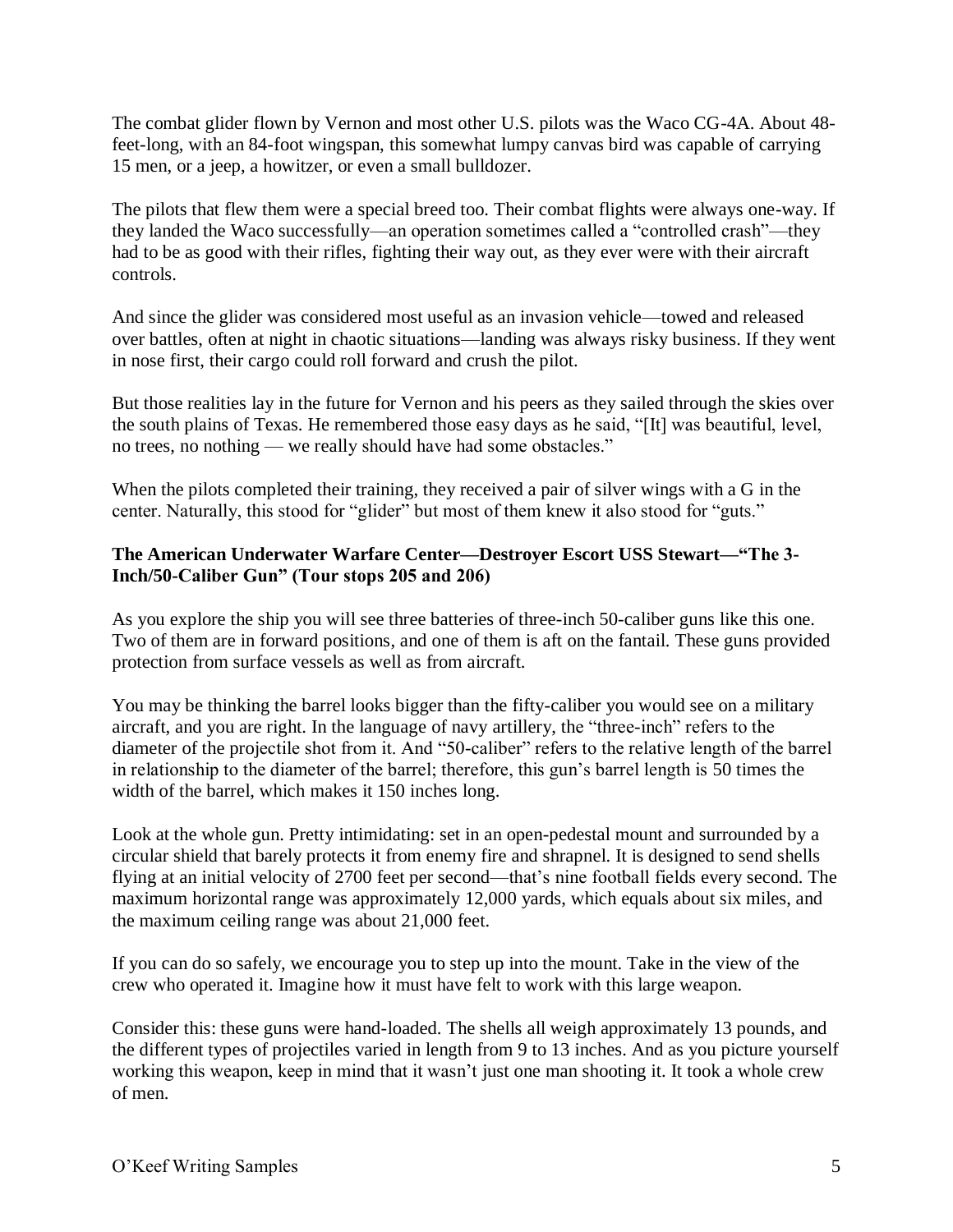Just aiming and sighting this gun required several members of the crew—a pointer who aimed the gun up and down... and a trainer who aimed and moved the gun side to side. Yet another sight-setter made adjustments for range. Up on the flight bridge, a radar director also helped with the aim.

Back here, a gun captain "called the shots"—so to speak. One loader received ordnance from another loader who passed the ammunition. The first loader rammed the ammo into the open breech, which is the rear of the gun. Another man set the fuze and closed the breech. When the gun fired, the hot shell casing ejected out of the gun and became the responsibility of the hot shellman, who disposed of it. In the midst of all these actions, a safetyman—called a checker made sure the sight for fire was clear.

That's what it took to fire one round.

Now consider this: the firing rate for this weapon was ten rounds per minute. In other words, the elaborate coordination of action I just described could take place every six seconds. This is a powerful example of two of the Navy's greatest characteristics—teamwork and training.

The crew of this gun was a well-oiled machine. They had trained and drilled the operation so many times that they knew what their teammates were going to do before they did it. As one veteran said: "In the Navy, you train and you train... and then you train some more. When you got in a pickle, you know how to do your job so well, you do it automatically... because you can't learn in the heat of battle."

No one was trying to be the hero—but everybody was fully invested in the total success of the operation.

**Fantasy of Flight—Audio Experiences—"Supermarine Spitfire MK XVI"** (Written in collaboration with Kermit Weeks)

**NARRATOR:** What happens when we place limitations on ourselves… or accept the limitations imposed by others?

**CHARACTER VOICE—WINSTON CHURCHILL:** Never in the field of human conflict was [so much owed by so many to so few.](http://en.wikipedia.org/wiki/So_much_owed_by_so_many_to_so_few)

**NARRATOR:** These were the words you heard Churchill utter in honor of the pilots who flew in the Battle of Britain, pilots who, like you, were henceforth known as "the few."

You know the conflict well. The enemy's attempt to destroy the RAF and pave the way to an invasion of Britain was merciless. You know that many of "the few" are lying in their graves and that those who survived were not only "few" but also damned lucky.

Those were horrifying battles flown over the English countryside and the streets of London, but you helped turn the tide against a fierce and determined enemy. It took luck and nerve.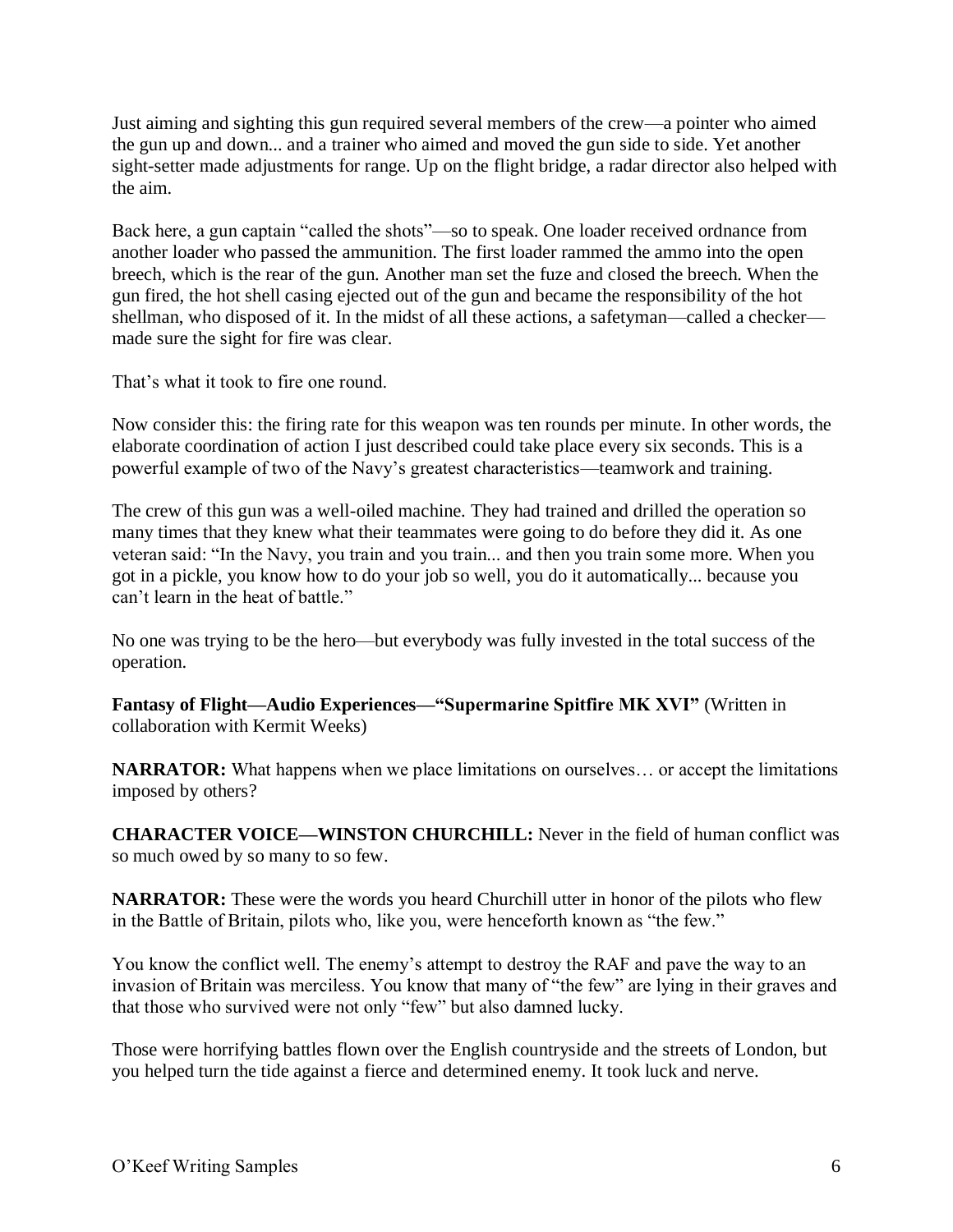Sensational flying and strict strategy. It took two excellent planes, Hawker Hurricanes and Supermarine Spitfires ultimately to force the enemy away from England and prevent an invasion.

One thing was not required: legs.

To learn how to be a hero—even without legs, push the green button

**NARRATOR:** You are Douglas Bader and you lost your legs in a flying accident in 1931. The RAF has forced you to retire after your accident, but the looming world war only serves to build your earth-bound frustration. You know in your heart that you must fly again. You will not allow them to make you a cripple. You know if you label yourself, you limit yourself.

By being one obstinate, determined pain-in-the-neck and using every channel you can find, you convince the RAF that, even with your artificial legs, you are an asset to the war effort. With great hesitation, they let you climb into the Spitfire and fly again.

The glorious Spitfire is as fierce as she is beautiful. Enemy fighter pilots regard her with awe and terror… she is their deadliest foe. She is always in demand. In fact, she is the only fighter aircraft to be in continual production before, during, and after the war. Why?

**CHARACTER VOICE—DOUGLAS BADER:** Well, I suppose the Spitfire and I have a lot in common. We can adapt to changing situations with ease… and yet we never lose our desire to win the fight we're in. We just don't stop. We keep at it. We reject any efforts to limit us. Don't try to put us in a box unless you want the battle of your life. (laughs) If we can't shoot a hole in you, we'll work at you till you beg us to stop… or simply give way to us.

**NARRATOR:** You're not joking. That's how you got back in your plane. You persisted until the argument ended… and you won. You may not have made many friends along the way, but you earned a lot of respect. Respect from the men you lead… You are a wily tactician and a fierce protector who knows how to cut through the red tape—how to get things done. With or without legs, you are the leader they want.

And you have earned the respect of your enemy. By the summer of 1941, you have laid claim to 22 enemy planes shot down, the fifth highest record in the RAF—all in your superb Spitfire. But your war is not over yet… new challenges await you.

To come face to face with your foe, press the Yellow button.

**NARRATOR:** Everything changes when you are shot down in August 1941 and taken prisoner by the enemy—who are thrilled to have captured the notorious Douglas Bader, a pilot of such legendary skill and courage. They even arrange for the allies to drop a new prosthetic leg to replace the one lost when you bailed from your plane. Soon, however, you become a pain in their necks too—just as you had in the RAF. You make so many escape attempts that your captors threaten to take your legs away and, ultimately, they put you in their most "escape proof" prison, where you stay until war's end.